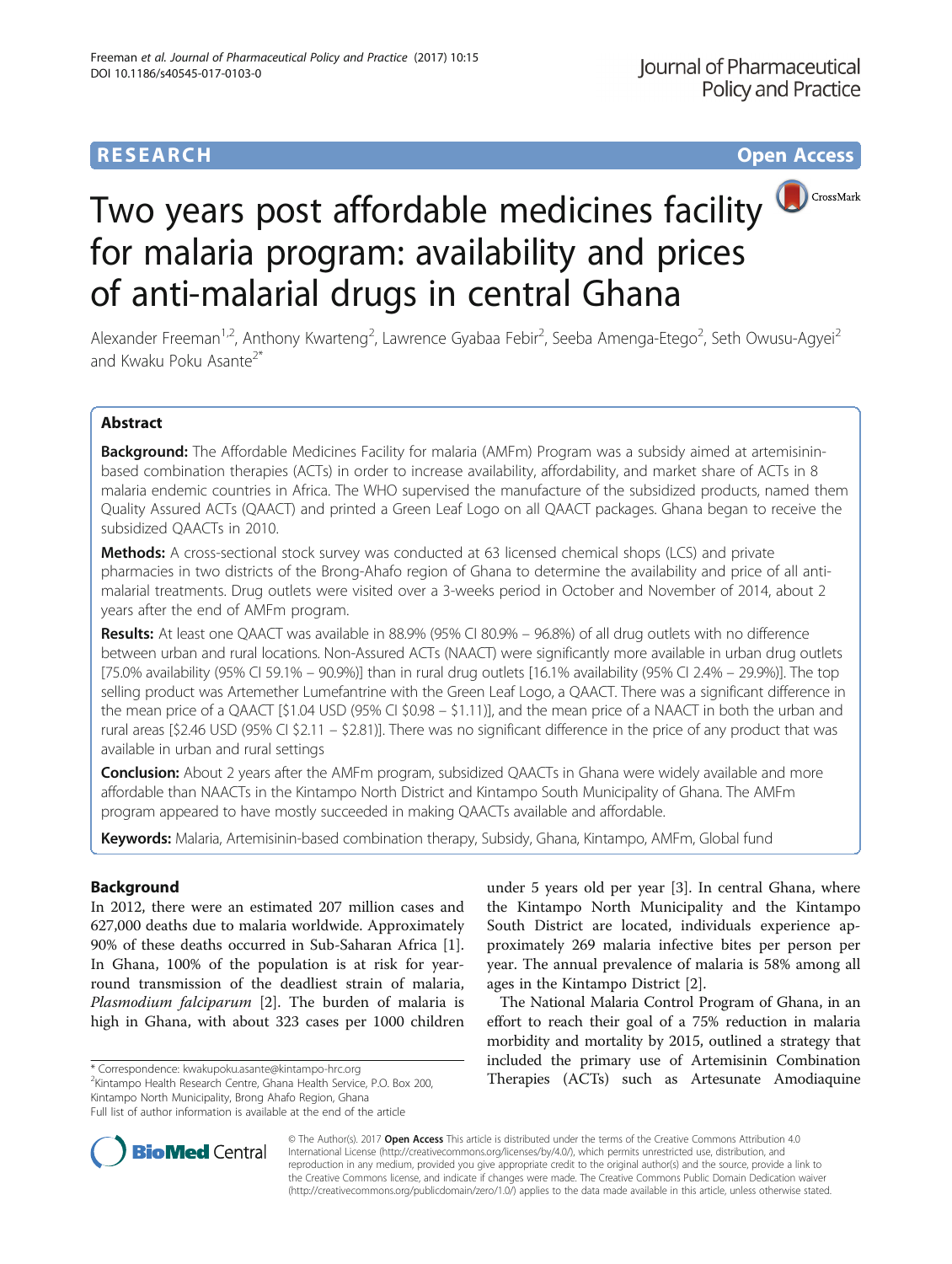(ASAQ) and Artemether Lumefantrine (AL) for the treatment of malaria [[4\]](#page-6-0).

ASAQ and AL are artemisinin-based combination therapies with a high therapeutic efficacy [\[5\]](#page-6-0). However, the cost is prohibitively high for many Africans [\[6](#page-6-0)]. Other drugs used to control malaria in Ghana includes quinine and Sulphadoxine – Pyrimethamine (SP) which are recommended for management of severe malaria and for Intermittent Preventive Treatment in Pregnancy (IPTp), respectively [\[7](#page-6-0)].

Private pharmacies and licensed chemical shops are often the first point of care for many Sub-Saharan Africans, who do not visit a hospital or clinic until after initial self-treatment has failed [[8](#page-6-0)]. In the Kintampo region, awareness of the causes of malaria was high but awareness of the first-line treatment, ASAQ, was low [\[9\]](#page-6-0).

In Ghana, ACTs are sold over the counter in both licensed chemical shops (LCS) and pharmacies. A pharmacy is manned by a registered pharmacist that serve medications based on prescriptions as well as over the counter drugs such as the anti-malarial treatments described in this study. A LCS is manned by a community members who cannot sell prescribed medications but can sell the anti-malarial treatments that are described in this study over the counter as well. For the remainder of this study, pharmacies and LCS are referred to as drug outlets. It was estimated that in 2009, 91.7% of all ACTs imported into Ghana was by the private sector where public facilities often procured their medication [[10](#page-6-0)]. The supply of ACTs to public facilities from the private sector may have been driven by inadequate government funds to import ACTs through the public sector.

The Global Fund created the Affordable Medicines Facility for malaria (AMFm) Program in 2010 as an experimental financing mechanism in 8 pilot countries, including Ghana, to increase the availability, affordability, market share and use of ACTs. AMFm did not provide the products, nor was it involved in the naming or them. The AMFm program provided the funds via a subsidy to purchase only ACTs that they deemed effective. The products the AMFm program subsidized had a Green Leaf logo on the package and are referred to in this study as a Quality Assured ACT (QAACT). One goal of AMFm was to match the price of a QAACT with the cheaper treatments to push out the use of these less effective options. The first subsidized drugs co-paid by the Global Fund with the Green Leaf logo arrived in Ghana in August 2010 [\[11](#page-6-0)].

An independent evaluation of the AMFm program showed a significant impact of the program on the availability, price and market share of the subsidized QAACTs across multiple countries [\[12](#page-6-0), [13](#page-6-0)]. For instance, the availability of QAACTs in Ghana increased in both urban and rural areas by 52 and 35% respectively [[14\]](#page-6-0); the national average price of ACT decreased from \$3.42 to 1.13 per treatment in private facilities [\[11\]](#page-6-0); in rural areas, the price of ACTs dropped from \$2.74 to 0.94 [[14\]](#page-6-0); the market share of QAACTs increased by 45.3% in private health facilities [[14\]](#page-6-0). QAACTs were found to have been available in remote areas of Ghana at the completion of the AMFm program as well [\[15\]](#page-6-0).

After the pilot program ended in December 2012, the AMFm program was integrated into normal funding procedures of The Global Fund and Ghana continued to receive subsidized QAACTs from the Global Fund until end of 2013 [\[16](#page-6-0)].

This research aimed to determine the state of the private anti-malarial market in a predominantly rural area in Ghana about 2 years after the completion of the AMFm program. Specifically, the aims were to determine the background of the drug outlet attendant decided which medicine to recommend, the availability of all antimalarial products on the market and the mean price of these anti-malarial products across drug outlets located in the town centers, defined as Urban. and the outskirts of the study area, defined as Rural.

# Methods

# Study area

The cross-sectional study was conducted in the Kintampo North Municipality and Kintampo South District. The study area is situated in the forest-savanna transitional zone of the Brong-Ahafo region of Ghana. It covers an area of  $7,162 \text{ km}^2$  with resident population of approximately 135,000 living in 22,000 homes spread among 97 communities as at 2009 [\[17](#page-6-0)]. The study area is predominantly rural, similar to other areas in Ghana as defined by the Kintampo Health Surveillance System [\[17](#page-6-0)]. Malaria is the most common cause of illness in the area and over the counter drugs from a drug outlet are one of the first treatment methods febrile illness in Ghana [\[18\]](#page-6-0). A majority of the population are peasant farmers, similar to other areas of Ghana [[17\]](#page-6-0). The study area was purposively selected because of the presence of research infrastructure.

The towns of Kintampo, Babato and Jema are the urban areas in the Kintampo North Municipality and Kintampo South District. The drug outlets in these towns were considered urban  $(n = 32)$  while all other drug outlets were considered in a rural area ( $n = 31$ ).

# Drug outlet survey

The study took place from October 2014 to November 2014. A total of 67 drug outlets were included in the study area. Three were private pharmacies and 64 were operating licensed chemical shops (LCS). Only drug outlets that were open at least 1 day per week, had a permanent location and did not receive public funds to operate were surveyed. Four drug outlets did not meet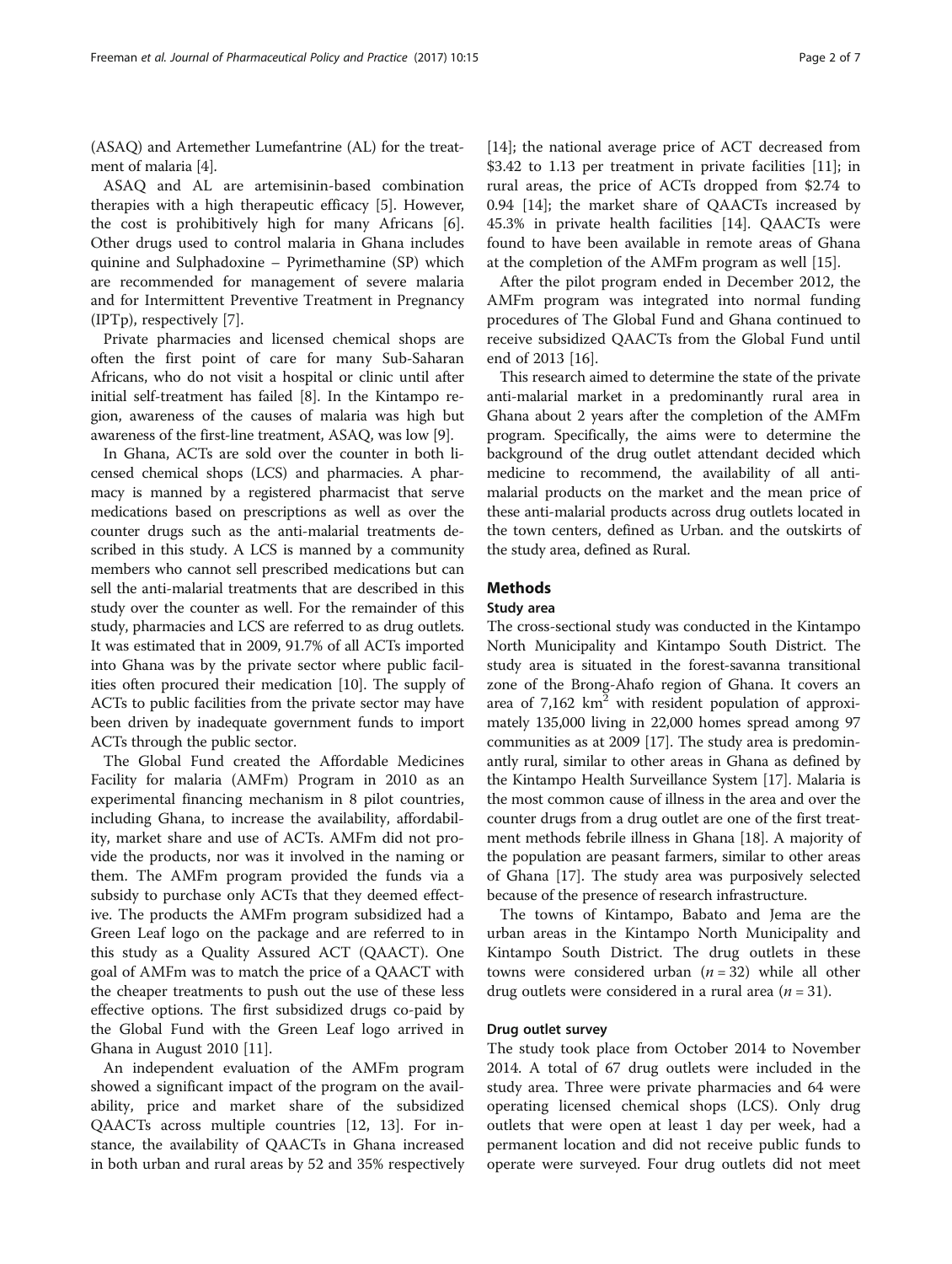these criteria as they were permanently closed. A total of 63 drug outlets (60 LCSs and 3 Pharmacies) were included in the analysis.

The locations of the drug outlets were distributed across the entire Kintampo North Municipality and South District.

Anti-malarial treatments were grouped into three categories. Quality Assured ACTs (QAACTs) are ACTs that comply with the Global Fund's ACT chemical regulations and have a green leaf logo printed on its label. Non-Assured ACTs (NAACTs) are ACTs without the Green Leaf Logo e.g. AL, ASAQ and Dihydroartemisinin Piperaquine (DHAP). Other treatments consisted of Amodiaquine, Artesunate, Quinine and SP.

Trained fieldworkers administered a pretested questionnaire to the drug outlet attendants after they had consented to participate in the study. Field workers observed the physical product before marking it as available on the data collection tool. The methodology used in assessing most popular anti-malarial treatment was modeled on methodology described by Davis et. al [\[10](#page-6-0)]. Attendants then named the first, second and third most popular anti-malarial chemical composition and its brand over the previous 3 months. The prices of antimalarial products were determined by asking the drug outlet attendant and observing their price list if they existed. The data collection team was fluent in both English and Twi, the local language.

#### Data management and statistical analysis

All data were double-entered using Microsoft Access then transferred to Stata version 13 and R version 3.3.2 for cleaning, analysis and presentation. All products were classified as Quality Assured or Non Assured (with or without Green Leaf Logo) ACT or Other. The products presented are the equivalent of an adult equivalent treatment dose.

Availability of anti-malarial treatments was expressed as simple proportions. Top selling products were determined on a point-based ranking system. For each location, the top selling product was assigned three points, the second two points and the third one point. The points for each product was summed, ranked and described across urban and rural location. Simple proportions available drugs were determined and the statistical difference within subgroups (urban and rural) for their availability were determined using chi-squared tests with p-values preset at the .05 level. The price of antimalarial products were converted from Ghanaian Cedis to U.S. Dollar using the interbank exchange rate at the start of the collection period, October 27, 2014, at 3.2 Cedis = \$1.00 USD. Prices are presented as the mean price of each product from all drug outlets that had the product available. The price of an unavailable product

was not collected. The data is presented for all drug outlets, and then disaggregated by drug outlets located in urban and rural areas. Welch's two sample t-tests was used to test significant differences between the mean price of QAACT and NAACT at  $p < .05$  level of significance.

## Ethical consideration

Ethical approval was granted from the Kintampo Health Research Centre institutional Review Committee (Federal Wide Assurance number: FWA00011103) in Kintampo, Ghana. All Licensed Chemical Shop and Pharmacy Attendants were read the informed consent form and signed before enrolling in the study. Data was stored on a password protected computer and paper forms were stored in a secure office.

# Results

#### Demographics of drug outlet attendants

The average age of a drug outlet attendant was 41.9 years (range:  $18 - 73$ ). There was no difference in the average age of rural and urban attendants. A majority of drug outlet attendants were male and there were more male attendants in urban areas compared with rural areas (Table [1](#page-3-0)). Urban drug outlet attendants had attained a higher level of education. 81.3% of urban attendants had completed secondary school while approximately half (48.4%) of their rural counterparts had done the same. Urban drug outlets had a higher rate of recording sales in a physical book, with 84.4% of urban drug outlet attendants able to show physical proof of the book. There was no significant difference in the age, years of experience in the industry, rate with professional drugdispensing certificate, or training in malaria treatment in the past 6 months between rural and urban drug outlet attendants. Of those who had attended a training, a majority of them went to one hosted by the local Pharmacy Council.

#### Availability

There was a difference in the availability of QAACTs when ungrouped into its two chemical compositions. Quality Assured Artesunate – Amodiaquine (ASAQ) was significantly more available in urban drug outlets than rural drug outlets. 59.4% of urban drug outlets stocked ASAQ with a Green Leaf logo while only 29.0% of rural drug outlets did the same (Table [2\)](#page-3-0). Quality Assured Artemether – Lumefantrine was more available in rural drug outlets, with 87.1% of rural drug outlets having at least one treatment while 75.0% of urban drug outlets doing the same. This finding was not significantly different between urban and rural drug outlets, but it is suggestive of the popularity of AL compared to ASAQ in rural areas.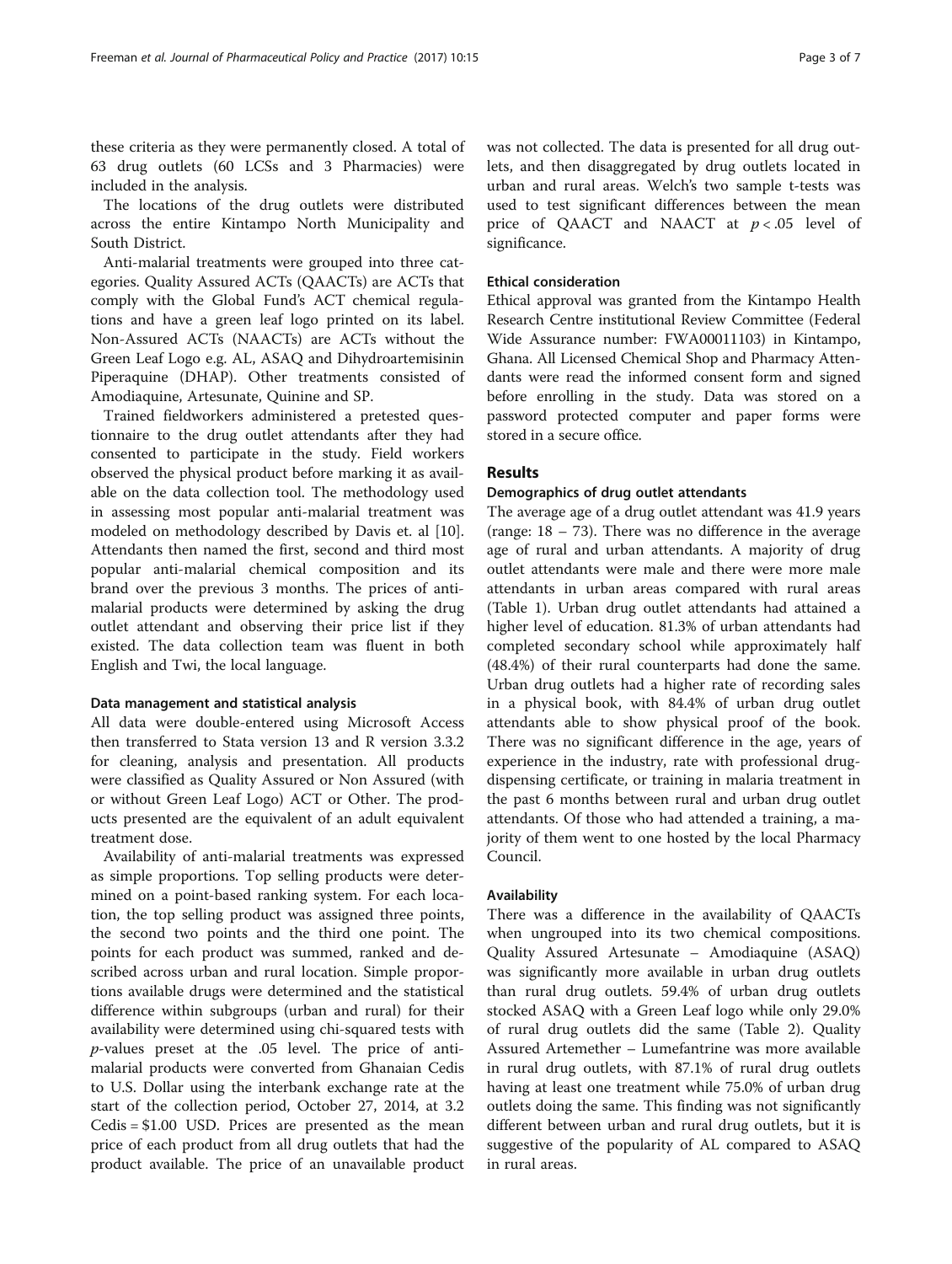| Variable                                                           | Urban Shops     | Rural Shops   | All Shops    |
|--------------------------------------------------------------------|-----------------|---------------|--------------|
| Number of Shops                                                    | 32              | 31            | 63           |
| Average Age (Range)                                                | $41.8(20 - 73)$ | $42.0(18-65)$ | 41.9 (18-73) |
| Experience in years (Range)                                        | $12.0(2-30)$    | $13.0(1-30)$  | $12.5(1-30)$ |
| Gender %, Male                                                     | 93.8            | 71.0          | 82.5         |
| Type of Drug Outlet %, Licensed<br>Chemical Shop                   | 90.6            | 100.0         | 95.2         |
| Sales Record %, Keeps Record                                       | 84.4            | 51.6          | 68.3         |
| Level of Education %, Above<br>Secondary Education                 | 81.3            | 48.4          | 65.1         |
| Professional Drug-Dispensing<br>Qualification %, Has Qualification | 43.8            | 38.7          | 41.3         |
| Malaria Treatment Trained in Past<br>6 Months %, Attended Training | 84.3            | 71.0          | 77.8         |

<span id="page-3-0"></span>Table 1 Characteristics of Licensed Chemical Shop and Pharmaceutical Attendants in the Kintampo North Municipality and South District

Amodiaquine was significantly more available in rural drug outlets than in urban drug outlets. 51.6% of rural drug outlets had at least one dose of Amodiaquine in stock while 21.9% or urban drug outlets did the same.

and rural drug outlets. 39.7% of all drug outlets stocked Quinine and 68.3% of all drug outlets stocked SP.

There was no significant difference in the availability of Quinine or Sulphadoxine – Pyrimethamine between urban

The total number of variations available was significantly greater in urban drug outlets than in rural drug outlets. In urban drug outlets, customers had a choice between a mean of 6.19 products while customers at rural drug outlets could choose from an average of 4.03

| Table 2 Availability of Anti-Malarial Products in the Kintampo North Municipality and South District |  |  |  |
|------------------------------------------------------------------------------------------------------|--|--|--|
|                                                                                                      |  |  |  |

| Product                            | Urban Drug outlets                                     | Rural Drug outlets                                     | All Drug outlets<br>Drug outlets with Product<br>Available (%)<br>$N = 63$ |        |
|------------------------------------|--------------------------------------------------------|--------------------------------------------------------|----------------------------------------------------------------------------|--------|
|                                    | Drug outlets with Product<br>Available (%)<br>$N = 32$ | Drug outlets with Product<br>Available (%)<br>$N = 31$ |                                                                            |        |
| Any QAACT                          | 84.4                                                   | 93.6                                                   | 88.9                                                                       |        |
| QA AL                              | 75.0                                                   | 87.1                                                   | 81.0                                                                       |        |
| QA ASAQ                            | 59.4                                                   | 29.0                                                   | 44.4                                                                       |        |
| Any NAACT                          | 75.0                                                   | 16.1                                                   | 46.0                                                                       | $\ast$ |
| AL                                 | 71.9                                                   | 12.9                                                   | 42.9                                                                       | $\ast$ |
| ASAQ                               | 21.9                                                   | 0.0                                                    | 11.1                                                                       | $\ast$ |
| <b>DHAP</b>                        | 25.0                                                   | 3.2                                                    | 14.3                                                                       | $\ast$ |
| Any ACT                            | 90.6                                                   | 93.6                                                   | 92.1                                                                       |        |
| AL                                 | 84.4                                                   | 90.3                                                   | 87.3                                                                       |        |
| ASAQ                               | 68.8                                                   | 29.0                                                   | 50.8                                                                       | $\ast$ |
| DHAP                               | 25.0                                                   | 3.2                                                    | 14.3                                                                       | $\ast$ |
| Any Other                          | 81.3                                                   | 80.6                                                   | 80.6                                                                       |        |
| Amodiaquine                        | 21.9                                                   | 51.6                                                   | 36.5                                                                       |        |
| Artesunate                         | 0.0                                                    | 3.2                                                    | 1.6                                                                        |        |
| Quinine                            | 31.3                                                   | 48.4                                                   | 39.7                                                                       |        |
| SP                                 | 71.9                                                   | 64.5                                                   | 68.3                                                                       |        |
| Any Anti-Malarial                  | 96.9                                                   | 93.6                                                   | 95.2                                                                       |        |
| Total Number of Products Available | 6.19                                                   | 4.03                                                   | 5.12                                                                       | $\ast$ |

\*Signifies chi-squared value between urban and rural groups is below  $p < .05$  level of significance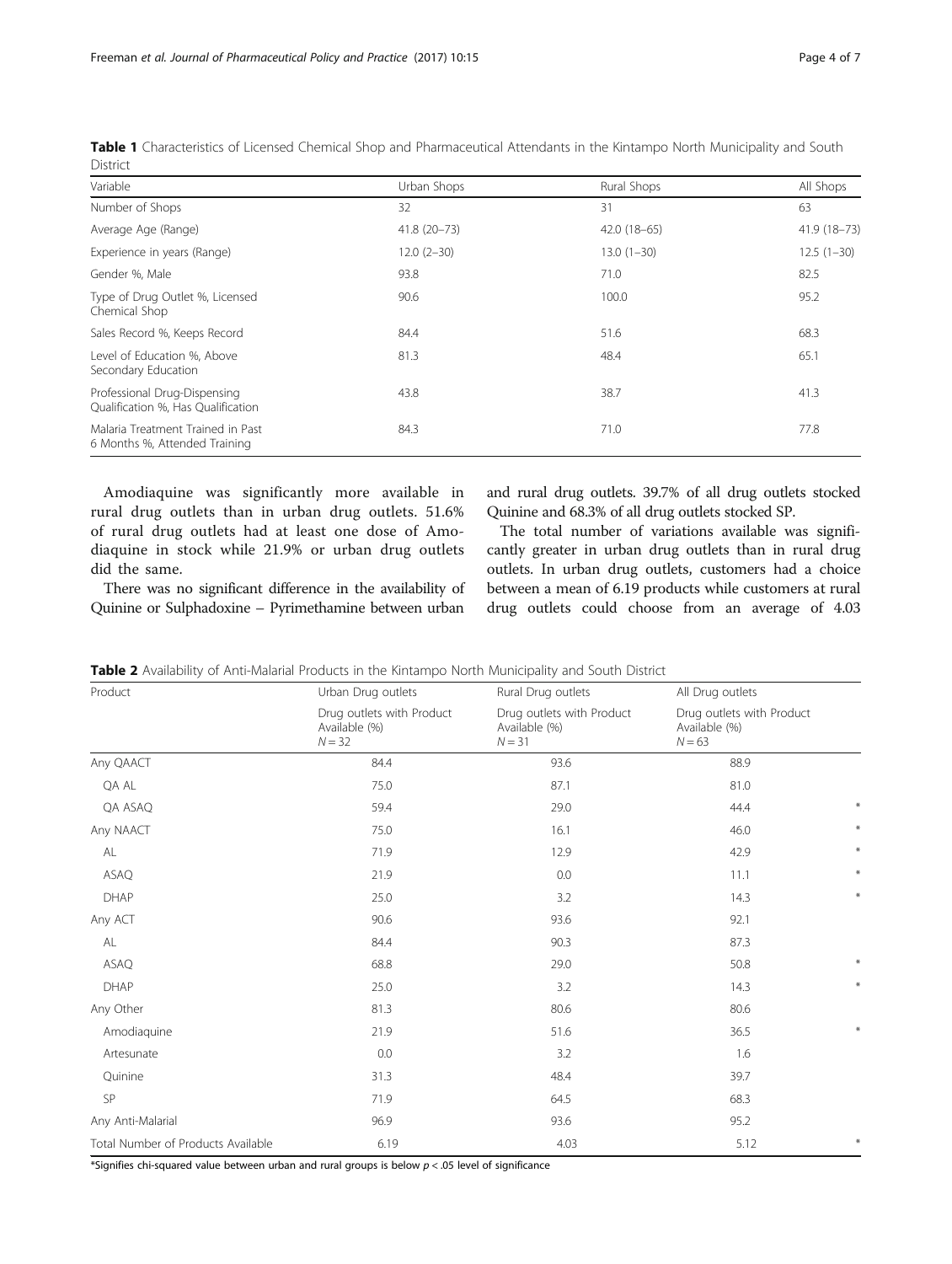products. 95.2% of all drug outlets stocked at least one anti-malarial product.

It is important to compare the availability of QAACTs and NAACTs in both urban and rural areas as shown in Table 3. QAACTs were significantly more available in rural drug outlets than NAACTs. 93.6% of rural drug outlets carried at least one QAACT while only 16.1% of drug outlets carried a NAACT. There was no significant difference between the availability of QAACTs and NAACTs in urban drug outlets (Table 3).

The availability of QAACTs and NAACTs were different as well. There was a significant difference between the availability of any NAACTs and any QAACTS in rural but not urban drug outlets. AL was the most widely available product, Quality Assured or Non-Assured. There was a large difference in the availability of Quality Assured AL and Non-Assured AL in rural areas. 87.1% of rural drug outlets had QA AL while only 12.9% had NA AL (Table 3). No rural drug outlet had NA ASAQ available for sale.

### Top sellers

Artemether Lumefantrine was the top selling antimalarial product sold in both urban and rural settings in the study area. The top selling brand of this ACT was a product of Ipca Laboratories, India, a Quality Assured product with the Green Leaf logo. The second most popular product differed between urban and rural drug outlets. Quality Assured ASAQ was the second top selling anti-malarial treatment in urban drug outlets and SP was the second top selling in rural drug outlets. Quinine was the third top selling product in rural drug outlets while it was rarely mentioned by attendants among urban drug outlets.

## Price

The mean price of a QAACT [\$1.04 (95% CI \$0.98 – \$1.11)] was significantly different and more than half the price of a NAACT [\$2.46 (95% CI \$2.11 – \$2.81)] (Table [4](#page-5-0)). The mean price of a QAACT was slightly but significantly more expensive than the mean price of the other combined products [\$0.90 (95% CI \$0.78 – \$1.01)]. The mean price of Amodiaquine was \$1.18 (95% CI \$1.04 – \$1.32), Quinine was \$1.45 (95% CI \$1.30 – \$1.60) and Sulphadoxine – Pyrimethamine was \$0.43 (95% CI \$0.34 – \$0.52), the lowest mean price of any anti-malaria treatment. One Artesunate product was surveyed, priced at \$0.94. There were no significant differences in price between urban and rural drug outlets for any specific anti-malarial product.

However, there was a significant difference in price between a QAACT and its NAACT counterpart between the urban and rural setting. Quality Assured AL was the only chemical composition that was significantly cheaper than its Non-Assured counterpart (Table [4](#page-5-0)). This was true in the urban and rural setting. Quality Assured ASAQ, however, was not cheaper than the Non-Assured ASAQ in urban or rural settings.

# Discussion

This research describes the state of the anti-malarial market in Kintampo area of Ghana in 2014, about 2 years after the end of the AMFm program. Tracking the effect of a subsidy such as this allows for a better allocation of resources by determining if the amount co-paid by the Global Fund adequately lowered the price to an acceptable price compared to other products on the market. Donor-funded subsidies, such as the AMFm program from the Global Fund, require proof that there was a measurable impact from their actions.

This study found that the availability of QAACTs was high in the study area (>80%) about 2 years after the end of AMFm program especially in rural areas. The high availability of QAACTs found in this study is similar to that found by Tougher et al. in their evaluation of AMFm in Ghana at the end of AMFm program [[11\]](#page-6-0). In the same evaluation Tougher et al. concluded that AMFm had made a significant impact on the availability of QAACTs especially in the public sector [[11](#page-6-0)]. Coming after the Tougher et al. study, this study therefore provides an

Table 3 Availability of ACTs in Urban and Rural Settings of the Kintampo North Municipality and South District

| Product                | Urban Drug outlets    |     | Rural Drug outlets    |     | All Drug outlets      |        |
|------------------------|-----------------------|-----|-----------------------|-----|-----------------------|--------|
|                        | Product Available (%) |     | Product Available (%) |     | Product Available (%) |        |
| Quality Assured AL     | 75.0                  |     | 87.1                  | $*$ | 81.0                  | $\ast$ |
| Non-Assured AL         | 71.9                  |     | 12.9                  |     | 42.9                  |        |
| Quality Assured ASAQ   | 59.4                  | $*$ | 29.0                  | $*$ | 44.4                  | $*$    |
| Non-Assured ASAQ       | 21.9                  |     | 0.0                   |     | 11.1                  |        |
| Any QAACT              | 84.4                  |     | 93.6                  | $*$ | 88.9                  | $\ast$ |
| Any NAACT <sup>a</sup> | 75.0                  |     | 16.1                  |     | 46.0                  |        |

\*Signifies chi-squared value between Quality Assured group and Non-Assured group is below  $p < 0.05$  level of significance

<sup>a</sup>This statistic excludes dihydroartemisinin – piperaquine (DHAP), an ACT that was sold in Ghana but not as a QAACT. For that reason, DHAP is not compared in this table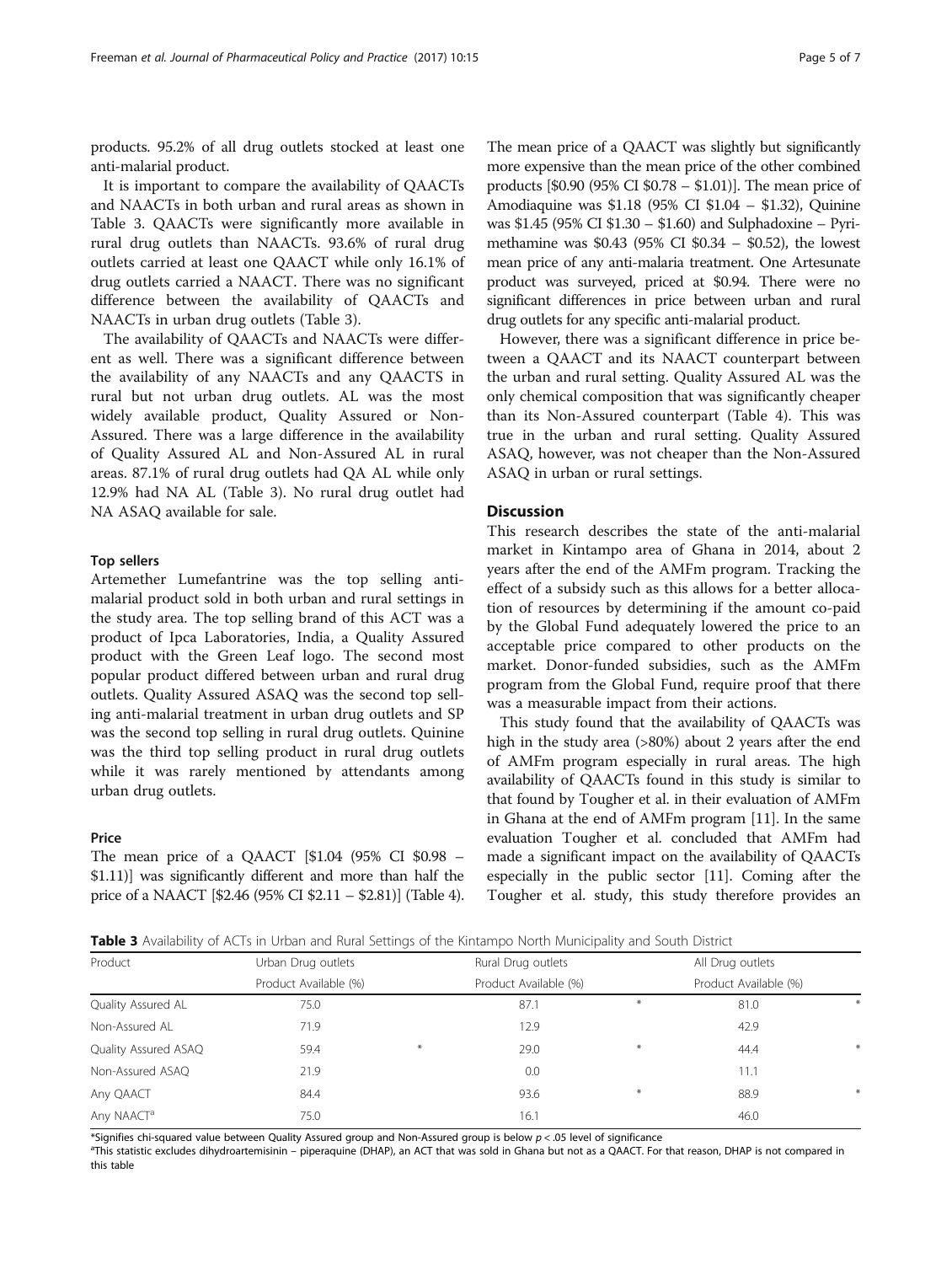| Product              | Urban Drug outlets       |        | Rural Drug outlets       |        | All Drug outlets         |     |
|----------------------|--------------------------|--------|--------------------------|--------|--------------------------|-----|
|                      | Price (USD)              |        | Price (USD)              |        | Price (USD)              |     |
| Quality Assured AL   | 1.14                     | $\ast$ | 1.13                     | $\ast$ | 1.14                     | $*$ |
| Non-Assured AL       | 2.59                     |        | 2.87                     |        | 2.63                     |     |
| Quality Assured ASAQ | 0.84                     |        | 0.83                     | n/a    | 0.84                     |     |
| Non-Assured ASAQ     | 0.74                     |        | $\overline{\phantom{a}}$ |        | 0.74                     |     |
| Quality Assured DHAP | $\overline{\phantom{a}}$ | n/a    | $\overline{\phantom{a}}$ | n/a    | $\overline{\phantom{a}}$ | n/a |
| Non-Assured DHAP     | 2.56                     |        | $\overline{\phantom{a}}$ |        | 2.56                     |     |
| All QAACT            | 1.02                     | $\ast$ | 1.07                     | $\ast$ | 1.04                     | $*$ |
| All NAACT            | 2.42                     |        | 2.87                     |        | 2.46                     |     |

<span id="page-5-0"></span>Table 4 Mean Price of ACTs by Label Type in the Kintampo North Municipality and South District

\*Signifies t-statistic between Quality Assured group and Non-Assured group is below  $p < .05$  level of significance

- = Not available in any drug outlet

n/a = Test not applicable due to lack of data

assurance of a sustained effect of AMFm and meets the estimated bench mark of success of the program about 2 years after its conclusion [[19](#page-6-0)]. Similar observations have been documented in other parts of Ghana [\[20, 21](#page-6-0)].

A QAACT as a top-selling product mentioned by drug outlet attendants in the entire study area signals the success of one of the AMFm program's goals to encourage the sale of ACTs to treat malaria. However, SP and Quinine, neither being recommended treatments, were both highly sold in rural drug outlets. Customers prefer products they have used successfully in the past and were less expensive. Quinine is the recommended treatments for patients with complicated or severe malaria as well as the treatment of uncomplicated malaria in the first trimester of pregnancy [\[7](#page-6-0)]. SP is used for IPT for pregnant women. The popularity of these two products is likely explained by its historical use and lower price of SP [\[22](#page-6-0)]. These data of top selling products are important for the National Malaria Control Programs to review to understand the preference of the community members in their choice of anti-malarial products for malaria control. On the other hand, the availability of other treatment methods, such as amodiaquine, SP and Quinine, in the drug outlets of the study area is worrying.

The mean price of QAACTs were significantly cheaper than their Non-Assured counterparts across all drug outlets where they were available. This observation is similar to that observed by Ansah et al. [[20\]](#page-6-0) and meets the price bench mark for the success of AMFm as found by Tougher et al. [\[11\]](#page-6-0). The cheaper price of the QAACTs may have benefitted the consumer as intended. In a study by Adjei et al. [\[21](#page-6-0)] in Ghana, community members found ACTs to be affordable during the implementation of AMFm. In addition, there was no significant price difference between urban and rural settings for any ACT However, non-ACT products were significantly cheaper and available in rural areas compared with that in urban areas of the study. It is likely that there is still

demand for non-ACT products by sections of the population who still cannot afford ACTs, especially in rural areas. This suggests that AMFm may have generally had a lesser impact in replacing non-ACT products in compared rural areas compared with urban areas.

#### **Limitations**

This research could not conclude that in the absence of the subsidy from the AMFm program, the availability of NAACTs would remain as low in rural drug outlets. QAACTs could be acting as a substitute good that would be replaced by NAACTs if the subsidy from the Global Fund to decrease the price of QAACTs never existed.

The method to determine the top selling products did not require sales data or confirmation from the sales records of the drug outlets. Only verbal confirmation from the attendant was required, introducing the possibility of a response bias. The attendant may have been inclined to respond that a QAACT is the top selling product because they are aware that it is recommended for malaria treatment.

## Conclusion

During the study period of this research, QAACTs were more available and were cheaper than NAACTs in the Kintampo North District and Kintampo South Municipality. The mean price of a QAACT was uniform across urban and rural areas and was slightly higher than the price of non-ACT treatments available.

#### Abbreviations

AMFm: Affordable Medicines Facility - malaria; ACT: Artemisinin-based Combination Therapy; AL: Artemether - Lumefantrine; ASAQ: Artesunate – Amodiaquine; DHAP: Dihyrdoartemisinin - Piperaquine; IPTp: Intermittent Preventative Treatment in Pregnancy; KHRC: Kintampo Health Research Centre; LCS: Licensed Chemical Shops; NAACT: Non-Assured Artemisininbased Combination Therapy; QAACT: Quality Assured Artemisinin-based Combination Therapy; SP: Sulphadoxine – Pyrimethamine

#### Acknowledgement

The authors would like to acknowledge the shop attendants who allowed our research staff to enter their shops and take the time to answer our